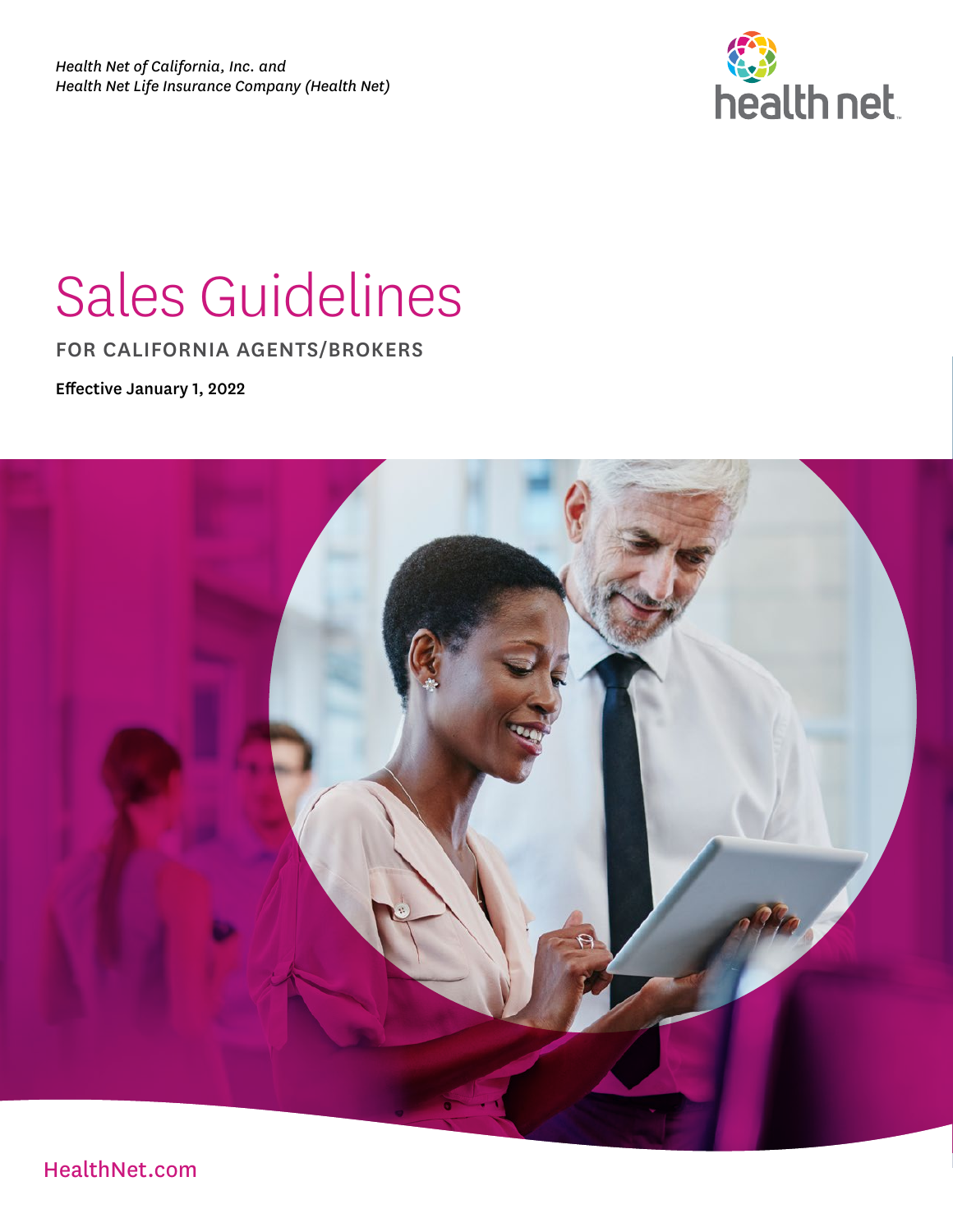#### *The following guidelines have been established to ensure that sales prospects and members are treated with the utmost respect. Health Net expects compliance with the guidelines by the agent/broker and will investigate misconduct complaints on a prompt basis. When a finding of noncompliance is made, corrective action and other action will be taken, and, in appropriate cases, termination of the agent/broker relationship will be considered.*

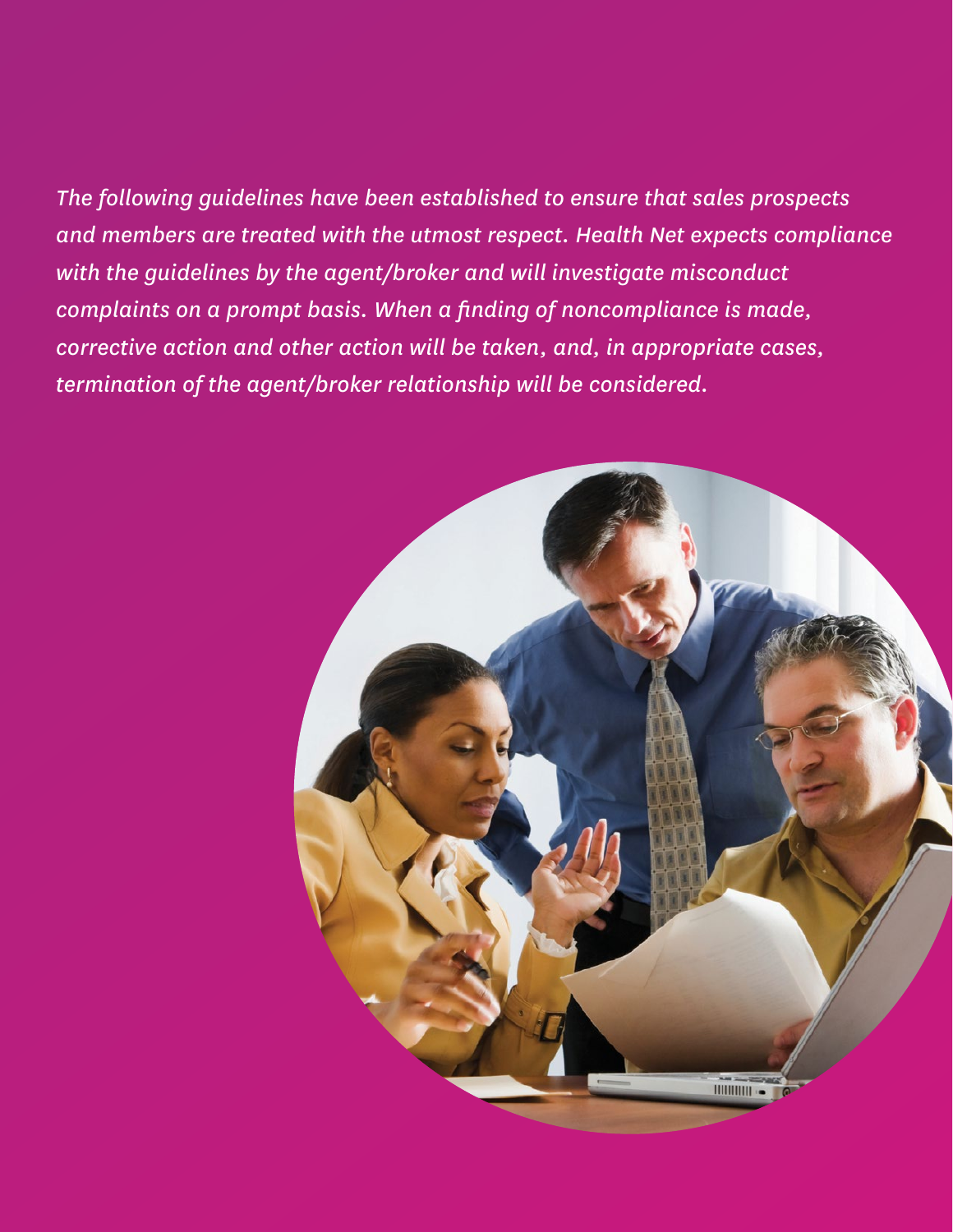*The following guidelines and processes ensure that agent/broker sales transactions will lead to new, wellinformed members of Health Net.* 

> *Health Net provides updated information regarding commercial plans through emails, on an ongoing basis. In addition, Health Net sales representatives are a point of contact for all agents/brokers.*



### Contracting and qualification requirements for agents/brokers

The following are necessary in order to become and remain a contracted agent/broker to sell Health Net commercial plans.

- **•** Copy of an active Life only and Accident & Health License with the California Department of Insurance.
- **•** Errors & Omissions insurance coverage (\$1 million or more per occurrence and in the aggregate).
- **•** A completed W-9 must have a federal tax ID number or be contracting under a Social Security number.
- **•** Have signed an agent/broker agreement and have abided by its requirements.
- **•** Sell or assume your first Health Net Group contract or write your first Individual & Family Plans contract.
- **•** Not have been censured, restricted or otherwise sanctioned by any regulatory body (federal or state) within the past two years.
- **•** Agree to follow and support all Health Net policies and procedures.

#### *Compensation*

Compensation arrangements must comply with the Health Net Agent/ Broker Agreement.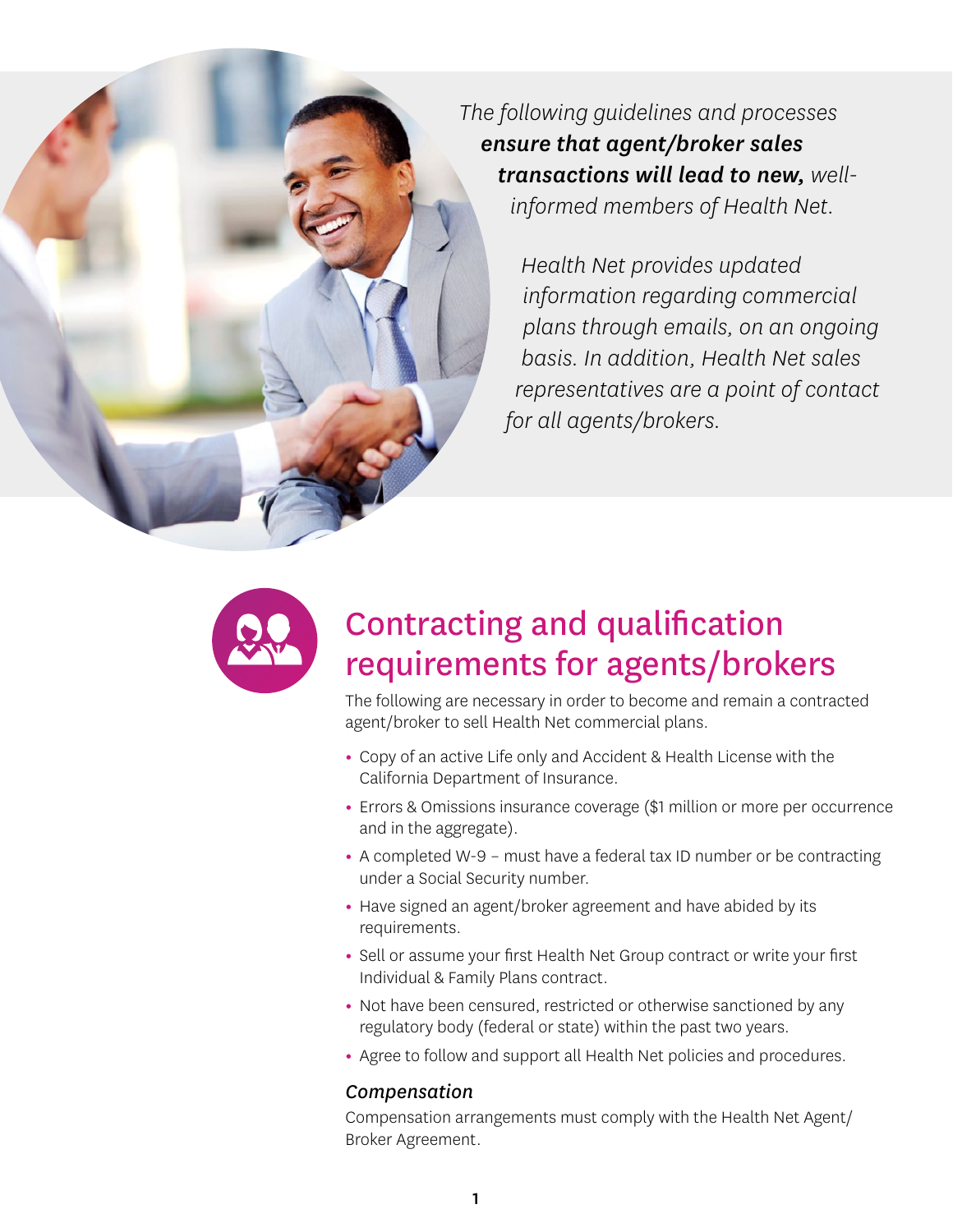

# Health Net documentation of agents/brokers

Health Net will maintain individual files for the agents/brokers who contract directly with Health Net with, at minimum, the following information:

- **•** Signed agent/broker agreement.
- **•** W-9.
- **•** Copy of active Life only and Accident & Health License with the California Department of Insurance.
- **•** Declaration page of currently effective Errors & Omissions insurance coverage as required by Health Net.
- **•** Electronic Funds Transfer form.
- **•** Sales records/files by the agent/broker.
- **•** Complaints tracked back to the individual sales agent/broker.
	- **–** Corrective actions from confirmed sales allegations.
	- **–** Documentation of any other complaints filed against the individual sales agent/broker.
- **•** Management oversight/response where abuses or training needs have been identified.



# Agent/Broker responsibilities

- 1. Producers are expected to adhere to the highest standards of professionalism at all times.
- 2. A health insurer or agent or broker shall not, directly or indirectly, engage in the following activities:
	- **•** Encourage or direct an individual to refrain from filing an application for individual coverage with an insurer because of the individual's health status, claims experience, industry, occupation, or geographic location, provided that the location is within the insurer's approved service area.
	- **•** Encourage or direct an individual to seek individual coverage from another health care service plan or health insurer or the California Health Benefit Exchange because of the individual's health status, claims experience, industry, occupation, or geographic location, provided that the location is within the insurer's approved service area.
	- **•** Employ marketing practices or benefit designs that will have the effect of discouraging the enrollment of individuals with significant health needs or discriminate based on an individual's race, color, national origin, present or predicted disability, age, sex, gender identity, sexual orientation, expected length of life, degree of medical dependency, quality of life, or other health conditions.
- 3. Any written representation of Health Net, which includes product design, benefit information, network information, or any overview of Health Net, must be approved by Health Net or selected from pre-approved materials.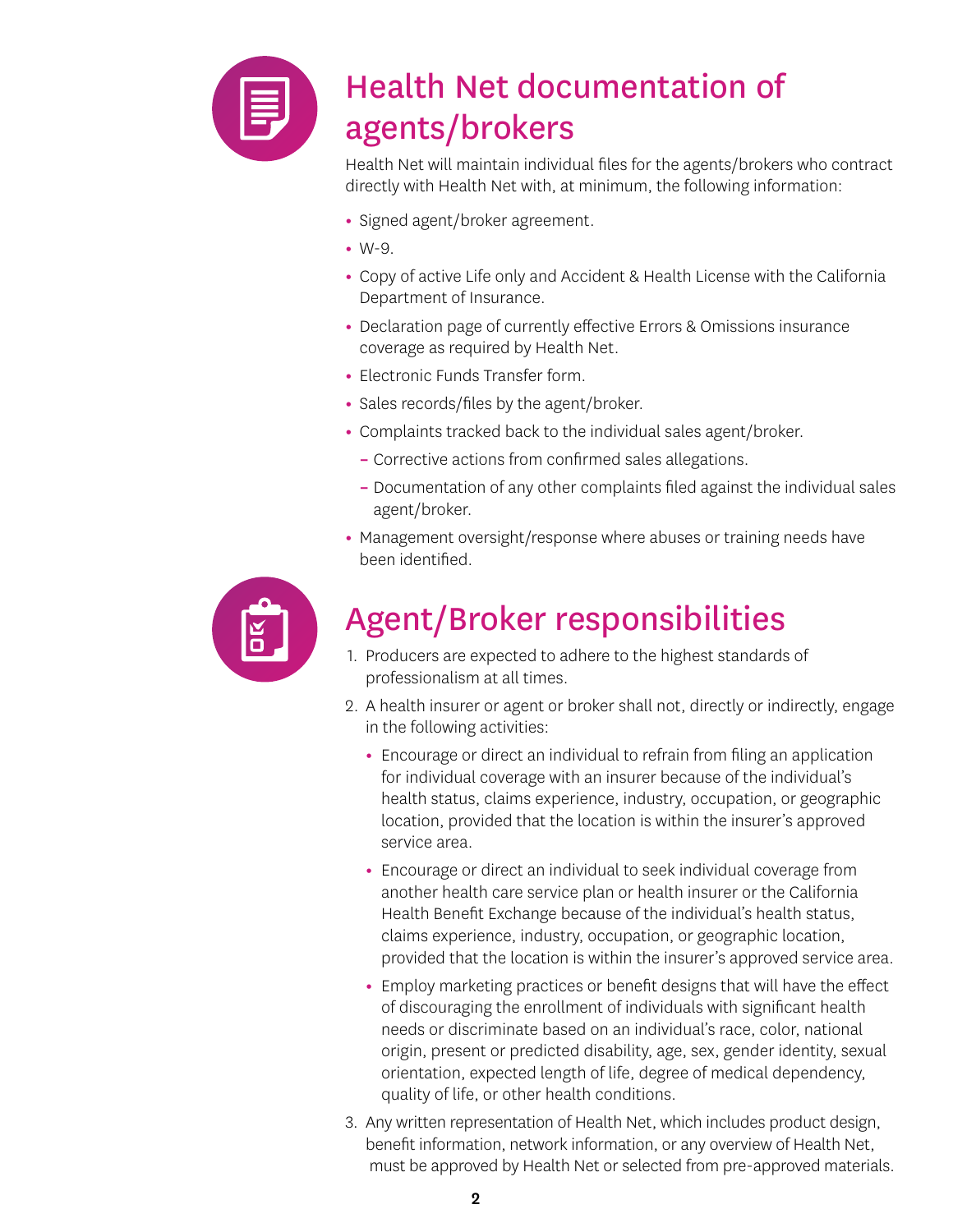#### *As a Health Net agent/broker, you agree to:*

- 1. Maintain the highest level of ethical conduct in compliance with license requirements.
- 2. Keep informed on and obey all applicable insurance laws and regulations.
	- **•** The agent/broker shall promptly notify Health Net of the initiation of any regulatory investigation or disciplinary proceedings against it or against any of its principal persons or employees relating to any license issued to any such person by the California Insurance Commissioner, California Department of Managed Health Care or any other insurance or managed health care regulatory agency.
	- **•** The following acts or omissions by the agent/broker shall constitute a sufficient basis for termination for cause:

(1) fraud, (2) embezzlement, (3) willful violation of any law or any ruling of the state or applicable regulatory agency, (4) misrepresentation in any representation or warranty in this agreement, whether or not the misrepresentation was knowing and willful, (5) nondisclosure or misrepresentation of group or subscriber information or other material facts, (6) failure to comply with agent/broker obligations under the agreement.

- 3. Accurately and truthfully represent Health Net products and services.
- 4. Provide excellent service to your clients.
- 5. Place client needs first.
- 6. Identify client needs and recommend products and services that meet those needs.
- 7. Solicit and sell Health Net products using only Health Net-approved advertising, sales presentations and marketing/enrollment materials.
- 8. Stay in touch with clients and conduct periodic coverage reviews.
- 9. Cooperate in, and participate with, Health Net and/or any government agency regarding all inquiries, investigations and audits resulting from member, provider, and/or California Department of Insurance/ Department of Managed Health Care (CDI/DMHC)/other enforcement and regulatory agency concerns or allegations regarding any type of violations, including misconduct, fraud, or associated sales and marketing misrepresentation issues.

*(continued)* 

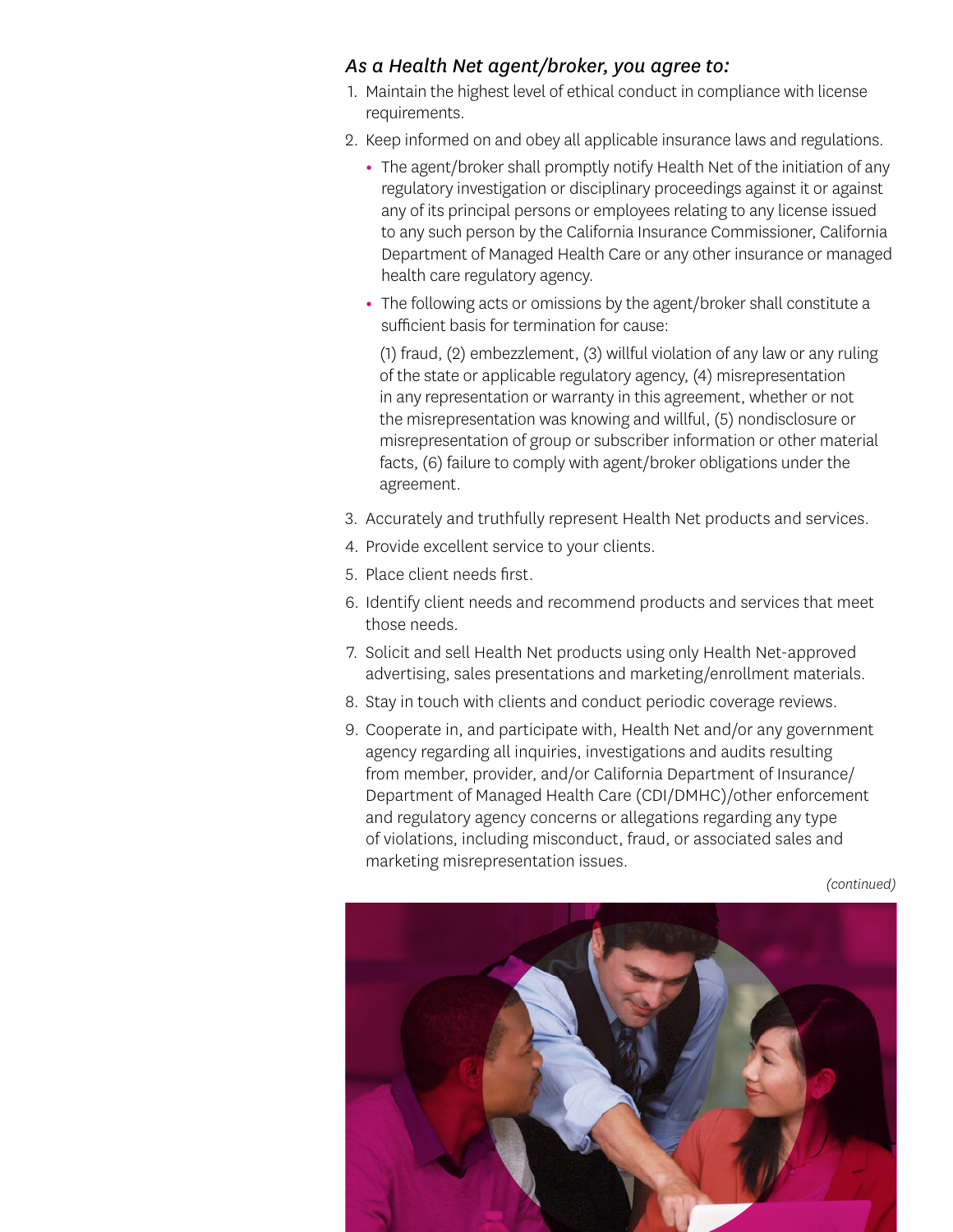

- 10. Should the agent/broker have access to confidential financial information, proprietary information, protected health information (PHI), or individually identifiable health information (IIHI) pertaining to Health Net, Group and/or Individual & Family Plans, or any insureds or applicants under any of them, the agent/broker agrees to protect any confidential financial information, proprietary information, PHI, or IIHI in its possession as required under the applicable state and federal privacy laws, including HIPAA privacy regulations and in accordance with the Health Net Notice of Privacy Practices.
- 11. The agent/broker shall preserve all books and records for a period of no less than five (5) years, the first two (2) years of which shall be in an easily accessible place at the offices of the agent/broker. Thereafter, such records may be warehoused or stored, subject to their availability to Health Net, the Commissioner of Insurance, and the Department of Managed Health Care within five (5) days of request thereof to the agent/broker.
- 12. Health Net may audit the agent's/broker's records. The agent/broker agrees to permit the company to inspect and audit all information and records related to services the agent/broker performs for the company under this agreement. The company must give the agent/broker reasonable notice, and conduct the inspection and audit during regular business hours.
- 13. Comply with the rules and regulations of Health Net relating to the completion and submission of applications for coverage under Health Net Group and/or Individual & Family Plans.

#### *Application reminders for Individual & Family Plans business*

- **•** Instruct the applicant to complete the application whether in paper form or online.
- **•** Neither broker nor any other person may sign the application and agreements on behalf of the applicant(s). This holds true for non-English speakers, readers and/or writers.
- **•** We have paper applications available in Spanish, Chinese, Korean, and Vietnamese, plus language assistance by phone.
- **•** If a translator is required, be sure to have him or her complete the Statement of Accountability part of the application.
- **•** Have all applicants ages 18 and older sign the application.
	- **–** Applicant must be a permanent resident of the state prior to the requested effective date.
	- **–** Applicant must provide one (1) form of documentation/proof of residency.
	- **–** Initial premium payment is required prior to Health Net considering the enrollment application.
	- **–** Complete and sign the Broker Certification section of the application. Your signature means that you are unaware of any information not disclosed, or inaccurately or incompletely disclosed, that has a bearing on risk. Once signed, the broker assumes liability that the application has been completed as required by law and in accordance with Health Net guidelines.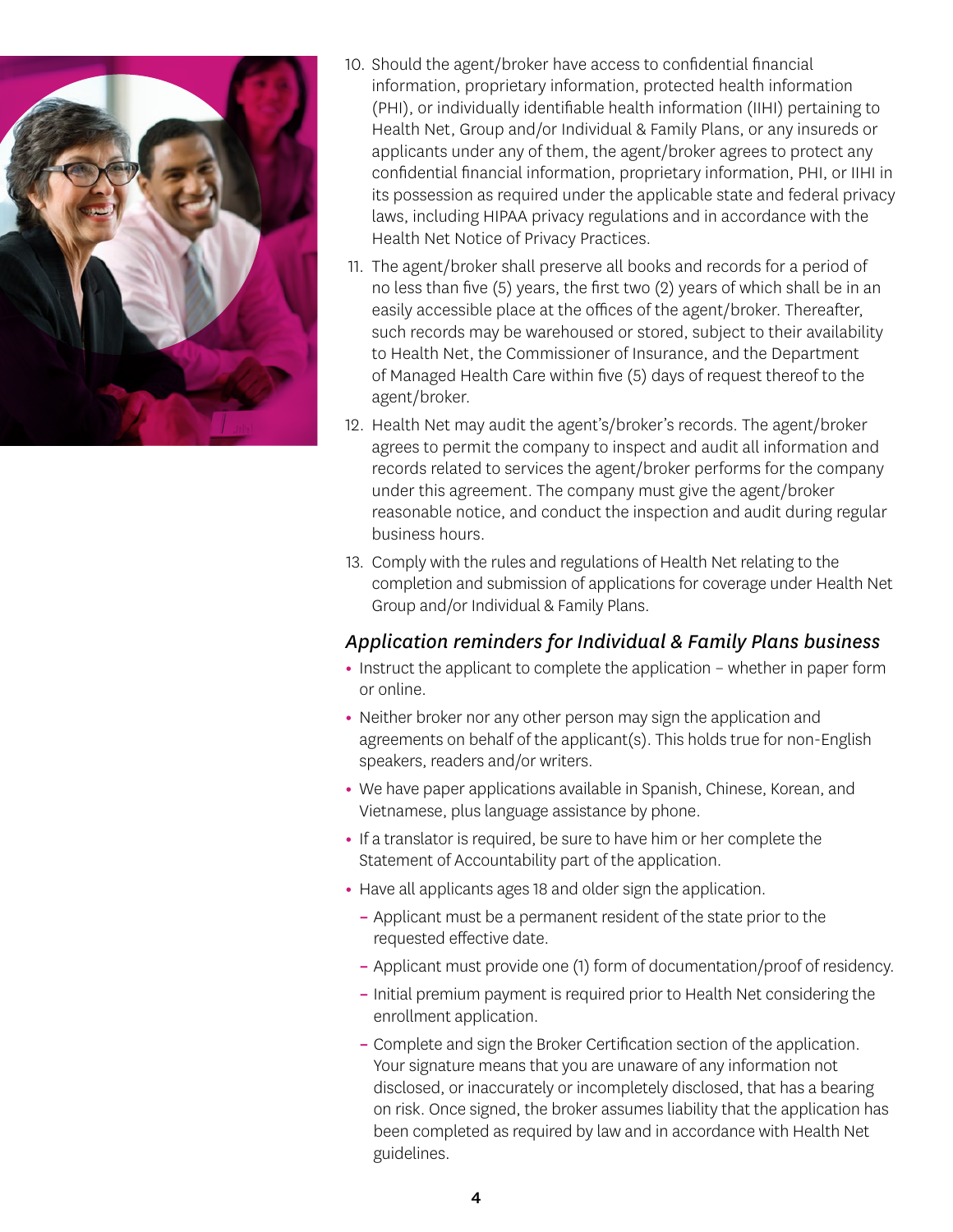

## Agent/Broker disclosure requirements

To ensure that point of sale disclosures are made in compliance with the Health Net Agent/Broker Agreement:

- 1. The agent/broker should disclose the fact that he or she is a commissioned agent/broker contracted with Health Net.
- 2. In addition, the agent/broker must provide written descriptions of plan information (made available by Health Net).
- 3. The agent/broker must comply with the rules and regulations of Health Net relating to the completion and submission of applications for coverage under Health Net Group and/or Individual & Family Plans programs.



# Sales materials, advertising and agent/broker websites

All Health Net sales materials are made available to the agent/broker via the sales representative or the broker portal at www.healthnet.com. The agent/broker is expected to use all current sales materials and is responsible for ensuring he or she has the most up-to-date information. Materials designed for agent/broker education or reference shall not be shared with external audiences without prior Health Net permission.

All printed collateral, applications and sales literature that Health Net may furnish to the agent/broker shall remain the property of Health Net, subject at all times to its control, and shall be returned to Health Net upon demand.

Marketing materials (including any marketing materials that need to be translated) must be submitted to Health Net for approval by the agent/ broker before the Health Net name or logo can be added. While we do not support translated marketing, we will review them on a case-by-case basis. These materials will be stored for future review. The process is as follows:

- **•** The agent/broker submits an approval request for material usage through the Health Net sales representative.
- **•** The sales representative's request is submitted to the Marketing Department for approval or denial.If the material is disapproved by Marketing, revisions must be made by the requestor and submitted back to Marketing. If the materials are approved for use, the sales representative will notify the agent/broker.
- **•** If the independent sales agent/broker creates advertising, which includes, but is not limited to, print advertising; broadcast graphics; direct mail; business cards; and Internet addresses, postings or links, the agent/broker agrees to comply with logo usage guidelines supplied by Health Net.

*(continued)*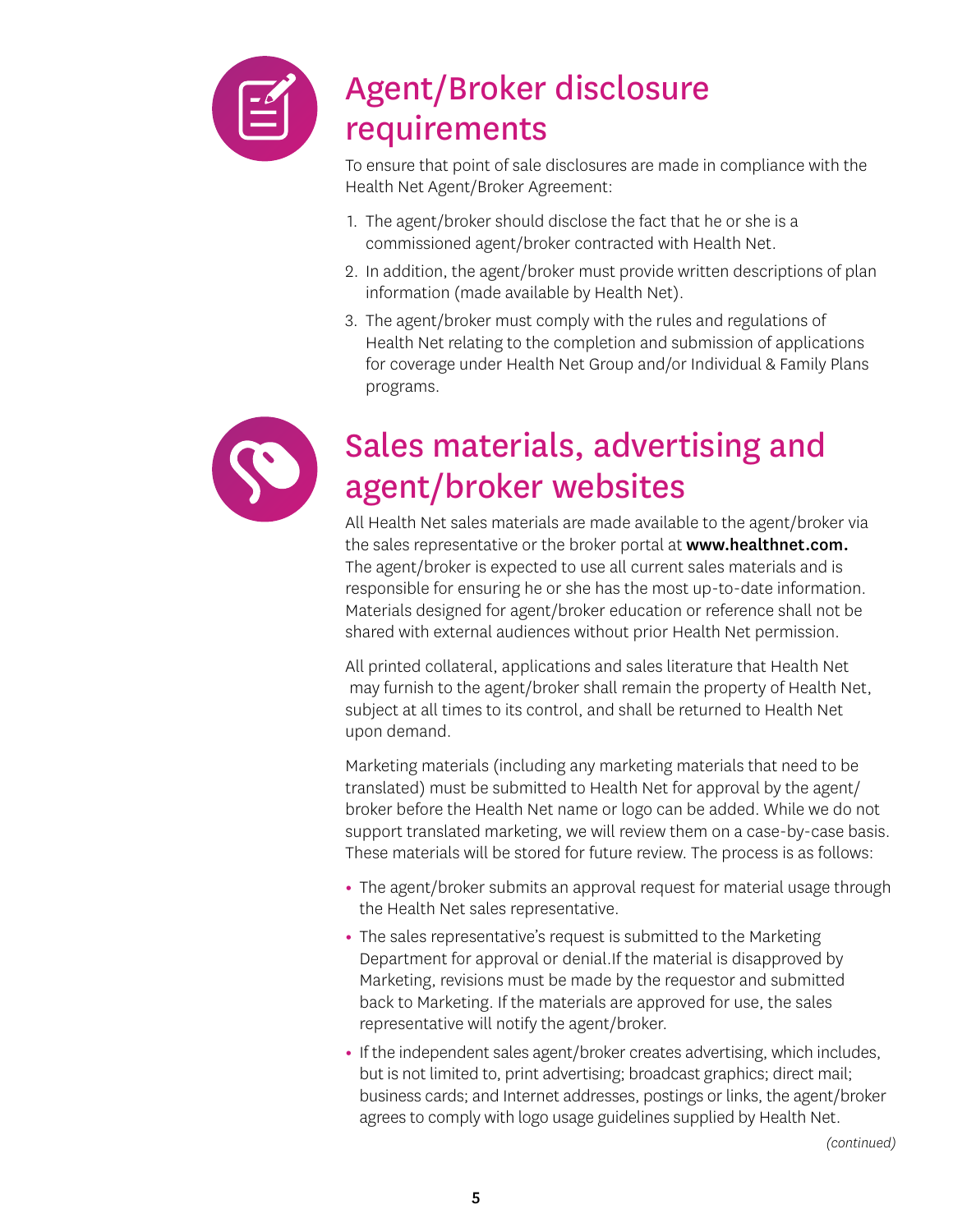- **•** If the independent sales agent/broker creates advertising in non-threshold languages (other than Spanish, Chinese, Korean, and Vietnamese), which includes, but is not limited to, print advertising; broadcast graphics; direct mail; business cards; and Internet addresses, postings or links, the agent/ broker must get prior approval from Health Net.
- **•** Penalties for misuse of materials, advertising and the agent/broker website:

Penalties for misuse of or noncompliance with these guidelines may follow an escalating range of corrective actions, up to termination with cause. Agent/broker penalties range from education or warning, and may escalate up to and include revocation of authority to sell Health Net products and forfeiture of any future compensation and commissions.



### Website usage (www.healthnet.com)

Regular Privacy Statement: Health Net complies with all requirements of the Federal Gramm-Leach-Bliley Act of 1999. When you conduct business with, for or on behalf of Health Net, you must comply with all confidentiality laws and regulations and take steps to maintain the security of the personal information about Health Net insureds. Failure to act in accordance with the above could result in a breach of your contract, explicit or implied, with Health Net, and/or violation of federal and state law.

- **•** Should the agent/broker have access to confidential financial information, proprietary information, protected health information (PHI), or individually identifiable health information (IIHI) pertaining to Health Net, Group and/or Individual & Family Plans, the agent/broker agrees to protect any confidential financial information, proprietary information, PHI, or IIHI in its possession as required under the applicable state and federal privacy laws, including HIPAA privacy regulations and in accordance with the Health Net Notice of Privacy Practices.
- **•** The agent/broker is responsible for ensuring that his or her password is safeguarded.
- **•** As the user of the website, the agent/broker assumes full risk and responsibility for any and all uses of this site, including the information presented on the site.
- **•** Health Net will not be liable to the agent/broker or anyone else for any harm to the agent/broker or others resulting from the use of our site and/ or the products and services provided through our site.

*(continued)*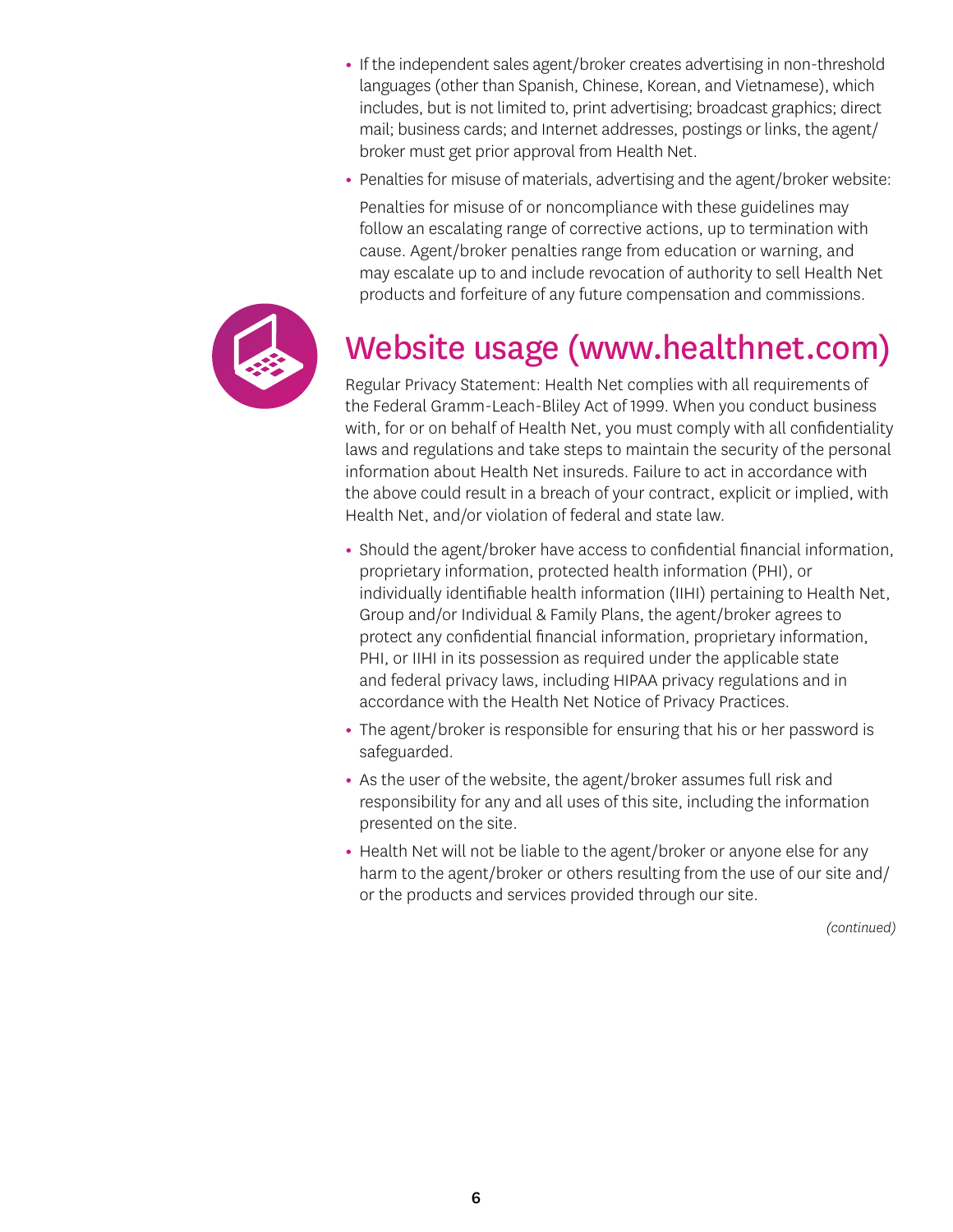**•** It is the responsibility of the brokerage firm or individual agent/broker to safeguard appropriate access to the information contained in the Agent/ Broker Registration, Book of Business and Activity History portions of this website. In addition, the brokerage firm is responsible for promptly notifying Health Net of any changes to its brokerage firm information, including but not limited to the need to restrict access to its broker portal account. This may occur for various reasons, most commonly when an individual, either employed by or contracted with the brokerage firm, ceases employment or terminates his or her contract with the brokerage firm.

While Health Net will attempt to keep the account activity information contained on, or accessible through, this site both timely and accurate, Health Net makes no guarantees and disclaims any implied warranty or representation about the information's accuracy, relevance, timeliness, completeness, or appropriateness for a particular purpose.

By using this site and the links accessible through this site, the agent/ broker expressly agrees to abide by these brokerage firm and individual agent/broker responsibilities.



### Monitoring compliance and addressing deficiencies

#### *Protecting applicants/groups*

Health Net has instituted processes for tracking, analyzing and investigating individual agent/broker complaints and taking the appropriate corrective action when complaints are verified. This may include suspension or termination of our relationship with the agent/broker involved. This ongoing process of evaluation allows Health Net to identify sales conduct that merits investigation, such as fraud; provision of incorrect, misleading, or inaccurate information; or unauthorized contact.

Corrective action against the agent/broker will be initiated as required, including, if appropriate, reports of misconduct to state agencies overseeing broker and (federal or state) agent licensure. A designated officer of Health Net will be responsible for determining the corrective action to be taken, potentially including contract termination and/or forfeiture of any future compensation and commissions for the agent/broker. Since noncompliance can range from relatively minor issues to significant ones, and individual to multiple and continued cases of noncompliance, agent/ broker-specific corrective action plans will be designed to address the problem(s) and will be tracked to completion.

To the extent that any information within this guide contradicts the terms of the Broker Agreement, the terms of the Broker Agreement control.